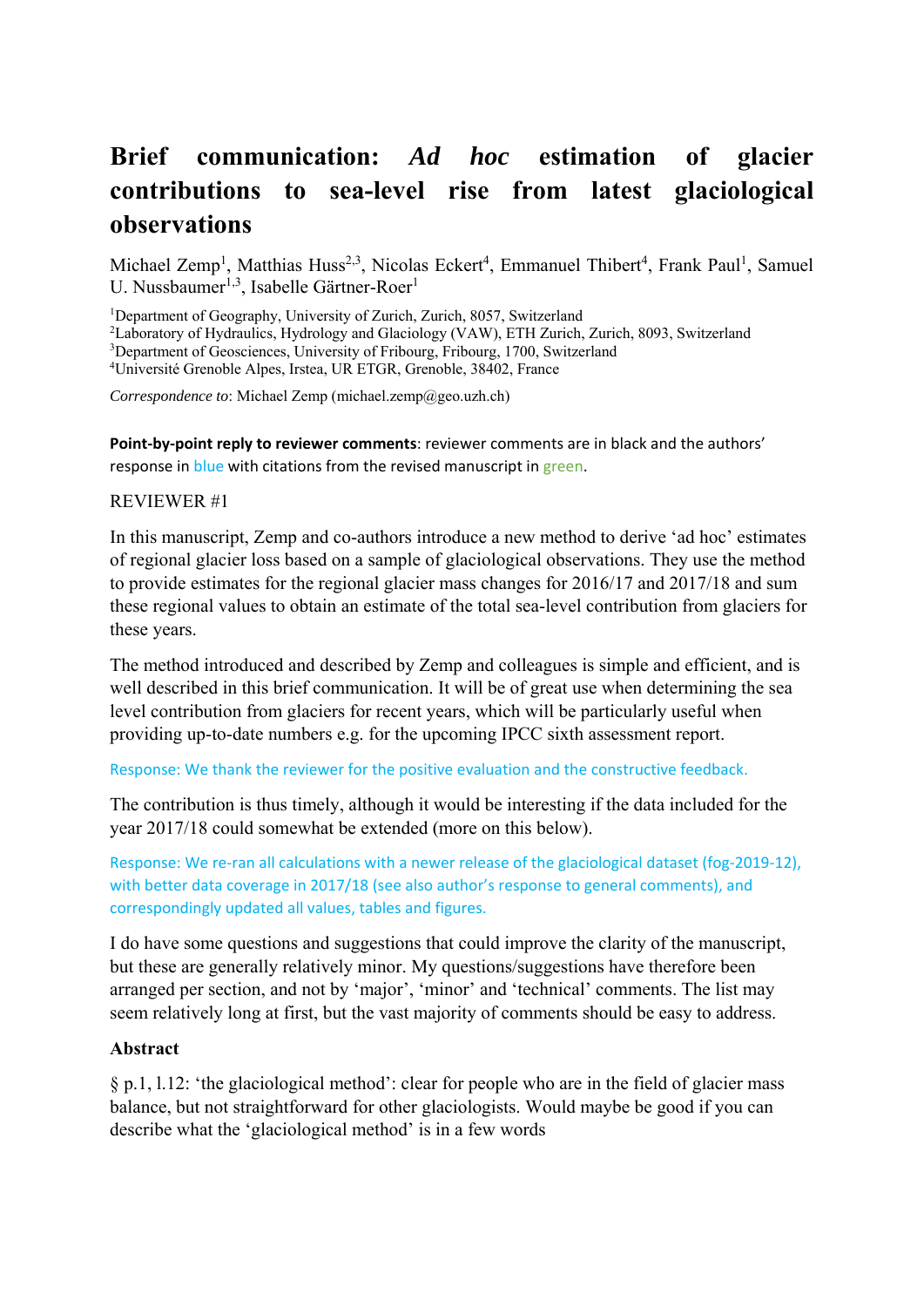Response: We agree and added the following description to Section 2.3: "The glaciological method provides glacier‐wide mass changes by using point measurements from seasonal or annual *in situ* campaigns, extrapolated to the overall glacier surface (cf., Cogley et al., 2011)."

§ p.1, l.15: Another clarification here, what does 'ad hoc estimate' mean: again not sure that this would be directly understandable. Also given the fact that it appears in the title, would be good to explain shortly: this 'ad hoc' estimate refers to the fact that this is a kind of 'on-thego' / 'specific' / 'best given the available data' / …. estimate (what you think describes it best)?

Response: We agree and added a short definition to Section 1: "Here, we present a framework to infer *ad hoc* (i.e., timely but preliminary) estimates of global-scale glacier contributions to sea-level rise from annual updates of glaciological observations."

## **Introduction**

§ p.1, l.20: 'substantially contribute to regional runoff': could also add references to two important new regional studies focusing river runoff and the role of glaciers: Biemans et al. (2019) and Pritchard (2019)

Response: We added these references to the introduction section.

§ p.1, l.28-29: 'In view of the IPCC Special Report on the Ocean and Cryosphere in a changing climate (2019)' à has been released by now: add a reference to SPM (IPCC, 2019) or specific chapter

#### Response: Done.

§ p.2, l.2: 'for the comparison with estimates based on other methods (e.g. spaceborne gravimetry or altimetry)': could you be a more specific here? Which studies are you referring to?

#### Response: Done.

§ p.2, l.4: 'In view of the global stocktake': what is this?

Response: The *global stocktake* is the process to assess the collective progress towards achieving the Paris Agreement. More details are found in the reference given: UNFCCC (2016).

§ p.2, l.5-8: 'the approaches underlying these results are unsuitable for providing annual updates on the basis of new glaciological observations acquired each year due to generic lack of updates from multi-annual geodetic surveys (from DEM differencing)': OK, this is true. But is likely to change in the coming years, with DEMs becoming more reliable (more precise and with less errors and artefacts) and available more regularly (likely at sub-annual intervals in the near future). Would be good if could comment on this and put this a bit in perspective: probably the conclusion, where you stress the importance of continued field observations, would be good to do this

Response: We agree that the spaceborne geodetic methods provide a great potential for delivering DEMs with improved resolution and quality for global glacier volume-change assessments. However, this will not automatically solve the general issues related to the timeliness of data availability (i.e., from DEM production to the publication of the results, to data submission and integration at individual glacier level into the international data repositories, and to open access for the community) and to density conversion (which become more severe for short survey periods, cf. Huss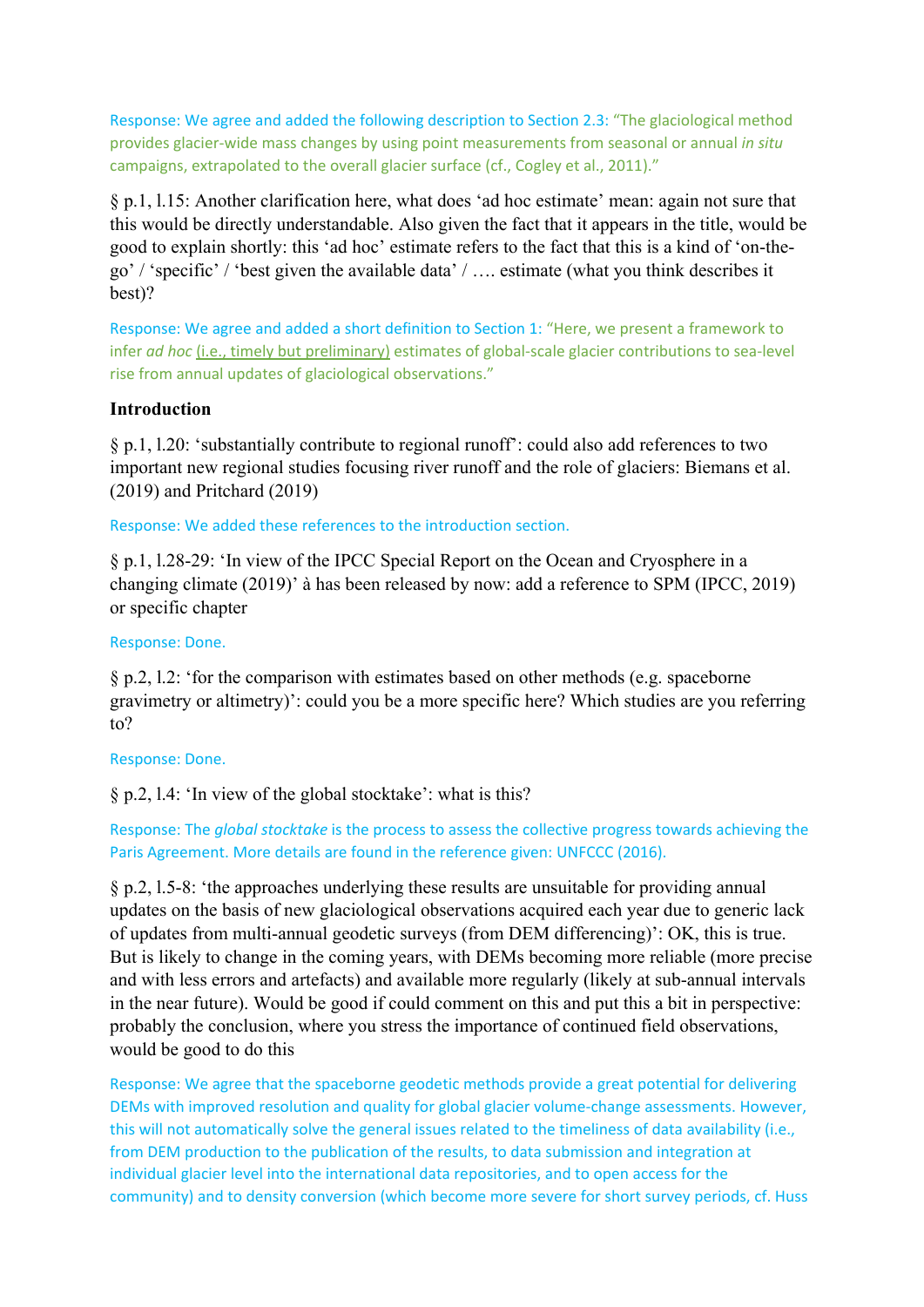2013, The Cryosphere). We extended the outlook statement in the conclusions as follows: At the same time, we need to tap the full potential of spaceborne surveys to further improve the spatiotemporal coverage and resolution of the reference dataset."

§ p.2, l.8: 'a computational framework': sounds like a (complex) numerical model you are using. Would suggest omitting the 'computational'

Response: We deleted "computational".

## **Data and methods**

§ p.2, l.26: 'regional area in the survey year of the RGI': how is the survey year for a given region defined? Reason why I ask is because some of the RGI regions do not have a single survey year, but consist of outlines derived over various years, right?

Response: Yes, this is correct. As the outlines in RGI 6.0 come with a time stamp (i.e. BgnDate, EndDate) referring to the date (range) of the source from which the outlines were taken, we assigned the regional glacier area to the regional average survey year as listed in the RGI. We clarify the text as follows: "... S<sub>t0</sub> is the regional glacier area in the (regionally averaged) survey year of the RGI, ..."

§ p.2, l.26: 'delta-S/delta-t the annual area-change rate': could you provide a hint about how this is determined? I understand that not all elements from Zemp et al. (2019) can be repeated for the sake of brevity, but here would be nice to be able to have an insight without having to look into the other paper.

Response: We agree and rewrote the text as follows: "We consider changes in glacier area over time by using annual change rates for all first‐order regions from Zemp et al. (2019, and references therein), based on a data collection from the literature."

§ p.3, l.22: 'anomaly from the mean balance over the calibration period from 2006/07 to 2015/16': not sure I entirely understand. Do you refer to the anomaly 'compared to' or 'with respect to' 'the mean balance….'? Consider reformulating to make this clearer.

Response: Clarified (see response to comment on p.3, l.25 below).

§ p.3, l.22: the reference period is chosen as 2006/07 to 2015/16: could you put this in perspective? i.e. why is this 10-year reference period chosen and why not for instance a longer time period (e.g. 15 to 20 year period) or another 10-year period? Is this mainly related to the fact that glaciers have changed a lot, or is this maybe related to the sample size when going further back in time?

Response: Both! We thus clarified the text as follows: "Here, the calibration period was set to the last decade of available reference data as these years best reflect the current mass‐change conditions and provide largest glaciological sample size."

§ p.3, l.22: a follow-up question: what influence does the choice of the reference time period have? Would for instance be interesting to see how the sea level contributions for 2016/17 and 2017/18 are affected by the choice of the reference period (i.e. get insight in the sensitivity of your results to the reference time period choice).

Response: In general, the anomaly approach is not sensitive to the choice of the reference period. However, major adjustments of the reference period result in changes of the available glaciological sample (i.e. decreasing back in time) and can force the use of data from glaciers of neighbouring regions, which will influence the results. We added a corresponding statement to the discussion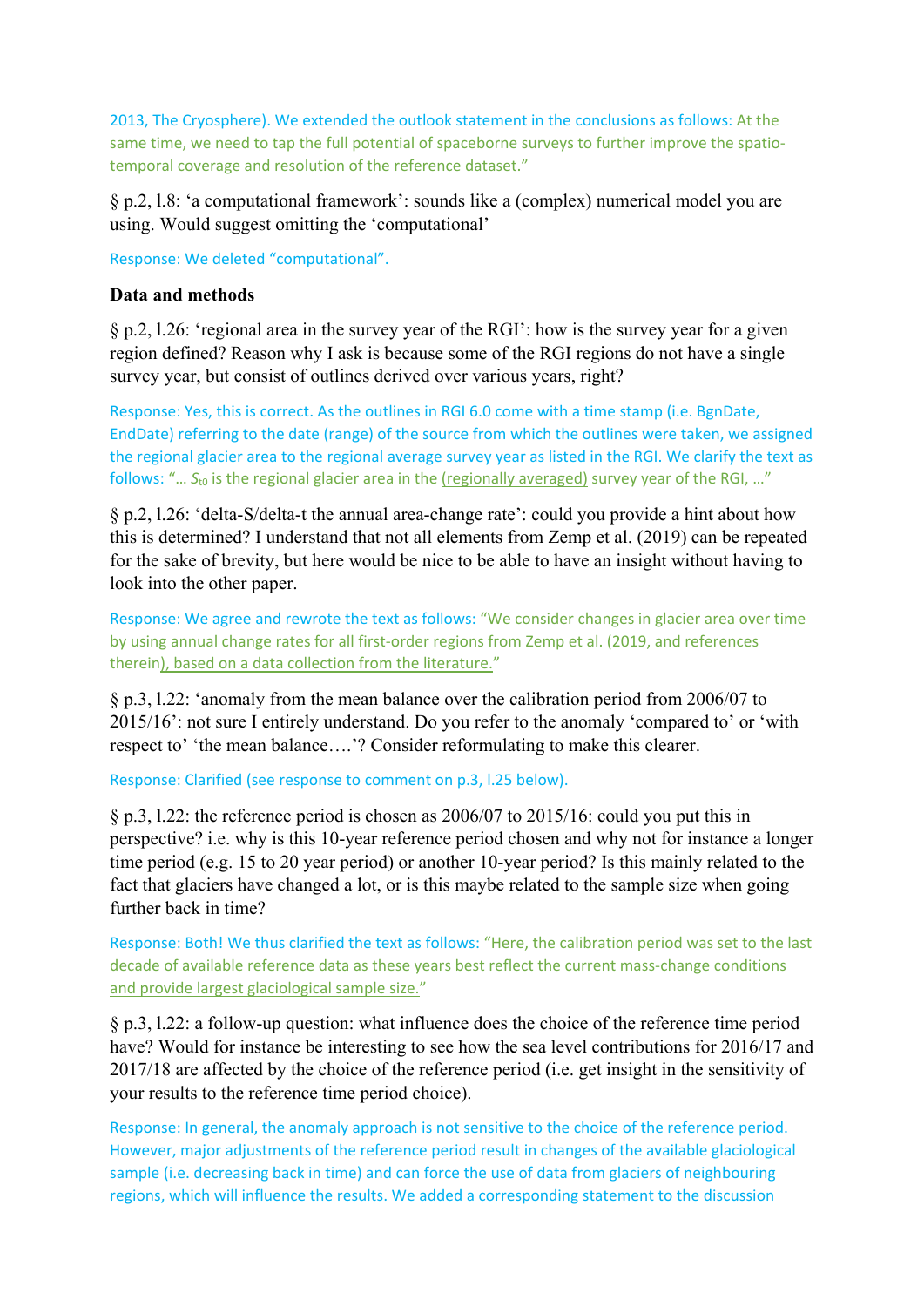section 3.2 and we now show the corresponding effect by adjusting the reference in Fig. S3a-e (see also general author's response): "The use of Zemp et al. (2019) as reference dataset has the advantage of analysing the performance of the *ad hoc* estimation at annual time resolution back to the 1960s and allows for adjusting the reference period. Comparing Fig. 1with Fig. S3, we show that the *ad hoc* estimate can be sensitive to the choice of the reference period (i.e., 2006/07–2016/17 in Fig. 1 and 2003/04–2008/09 in Fig. S3a–e), especially when it results in major changes in the glaciological sample such as the use of glaciers from neighbouring regions. As an example, the *ad hoc* estimates for Arctic Canada North change from 7.7 Gt and –93 Gt (Fig. 1c) to 5.5 Gt and –69 Gt (Fig. S3a) for 2016/17 and 2017/18, respectively."

# § p.3, l.25: equation 2: are Bglac,Y,g and Bglac,g,i defined?

Response: We added corresponding definitions to the text and simplified Eq. 2: "For each glacier  $q$ with observations in *Y*, we calculated the centred glaciological balance  $\beta$  similar to Vincent et al. (2017) as the anomaly of the glaciological balance of the *ad hoc* year  $B_{\text{glac}, Y, a}$  with respect to the arithmetic mean balance over the calibration period from 2006/07 to 2015/16  $\overline{B}_{glac,2007-2016,g}$ .

# $\beta_{Y,a} = B_{\text{glac},Y,a} - \bar{B}_{alac, 2007-2016,a}$  . Eq. 2"

§ p.3, l.26: 'results show that equation=0': formulation sounds a bit strange to me, as I suppose this is a direct consequence of how it is defined (and not really a result). Consider reformulating this: 'Over the calibration period equation=0' (i.e. omit the 'results show that')

## Response: Done.

§ p.3, l.31: 'G': G corresponds to number of glaciers?

Response: Yes, clarified in text.

§ p.4, l.1: equation 3. can you explain why it is not weighted by glacier area? Would intuitively expect this, but probably related to misunderstanding from my side. May be good to shortly explain in text also.

Response: In contrast to the regional mass change (in Gt), we do not expect the regional anomaly of the specific mass balance (in m w.e.) to be dependent on glacier size. To avoid misunderstanding and to improve the clarity of paper, we introduce a short paragraph summarizing the basic assumptions of our approach in section 2.4 and added an additional figure (Fig. S1a‐e):

"A change in climatic factors is reflected in a corresponding change of the (regional climatic) Equilibrium Line Altitude (ELA, cf. Cogley et al., 2011) which shifts the vertical mass‐balance profile (Fig. S1a–c). Due to different hypsometries, the glaciers of a region can react with a large range of specific mass balances to such a change (Fig. S1d; Kuhn et al. 1985). At the same time, these glaciers are expected to feature common mass-balance anomalies (Fig. S1d; Vincent et al. 2017), i.e., positive or negative deviations for a decrease or increase of the ELA, respectively. Building on these basic assumptions, we calculated the annual *ad hoc* estimate for regional mass changes (Fig. S1e) and corresponding sea-level equivalents for a given ad hoc year of observations Y (e.g. 2017/18) in the following five steps."

## § p.4, l.14: equation 5: where is this 'regional bias of the glaciological sample' used later on?

Response: The regional bias is not directly used for the *ad hoc* estimate but is an important indicator of the representativeness of the glaciological sample for the regional mass change as discussed in Section 3.3., first paragraph.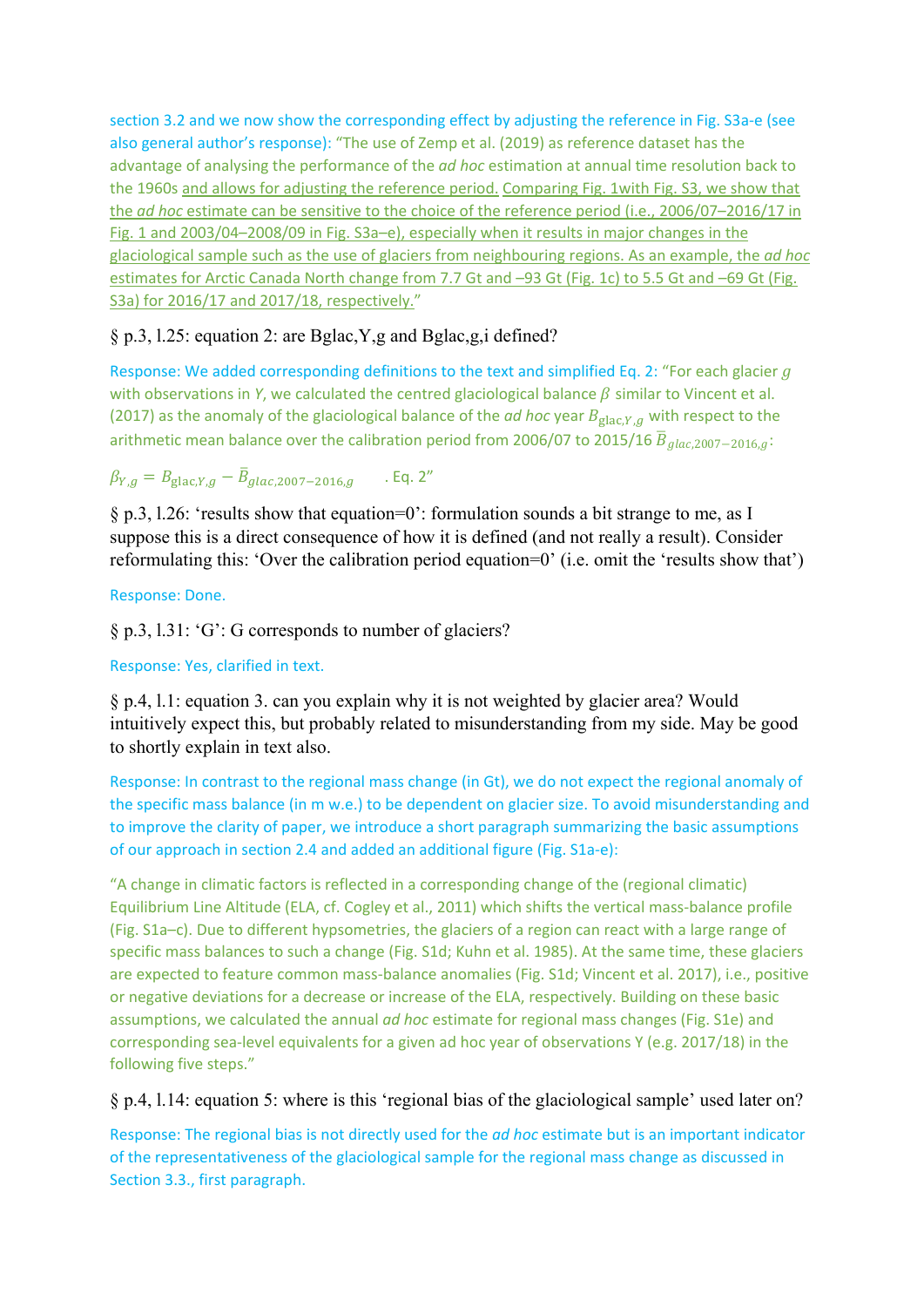§ p.4, l.16: 'regional glacier area S': may be good to specify that this is the value for that particular year. This becomes somewhat clear later in the sentence, but nevertheless good to stress this to avoid any possible confusion.

Response: Done: "... by the regional glacier area for that particular year S<sub>Y,r</sub> (in km<sup>2</sup>), ..."

§ p.4, l.26-27: you explain that reference glacier from neighbouring region is used when no glaciological observations are available for a given region. Little data, so probably not many good options, but this is nevertheless a rough approximation, especially given the distance between the region.

Response: We agree and, hence, conclude that "we need to extend the glaciological sample into so far underrepresented and strongly glacierized regions […]". Of course, numerical modelling and other remotes sensing techniques (e.g. end‐of‐summer‐snowline observations) are possibilities to gain further insights but this goes beyond the scope of the present study.

Three questions here:

o How do you define which one is the neighbouring region when there are several options?

Response: We clarified the text as follows: "For regions with no glaciological observations in the *ad hoc* year, we used available data from neighbouring regions. In line with Zemp et al. (2019), we selected WGMS *reference* glaciers with long-term data series from neighbouring regions that feature a similar mass‐balance variability based on qualitative and quantitative criteria, such as a good correlation between mass‐balance series available from earlier years (see Table S1)."

o How large is the effect of choosing glaciers from another region: could you quantify this? e.g. with a kind of 'leave-one-out cross validation'?

Response: Such an exercise would be possible but could not solve the main issue with regard to the lack of data: for some regions we needed to use data series that – most probably – do not well reflect the temporal variability of the large ice masses such as in the case of the Patagonian Ice Fields where we had to use mass-balance series from Echaurren Norte to estimate the temporal variability. The suggested 'leave-one-out cross validation' would miss this problem and goes beyond the scope and space of a brief communication. We are happy to investigate this suggestion in a further study.

o Is there no better criterion than proximity of the regions to fill the gap? i.e. would it for instance make sense to determine which regions correlate best for a given reference period in the past (which may not always be the neighbouring I guess) and use this information to fill up the gaps?

Response: In fact, we did consider both the spatial proximity and the correlation of mass-balance series (see response above). In theory, one could use a variance decomposition model as applied in Zemp et al. (2019) but applied to the global dataset. However, this would strongly complicate the interpretation and increases the analysis efforts which both is against the principal aim of our *ad hoc* estimate. It would also go beyond the scope of our study and the limited space of a brief communication.

# § p.5, l.2: 'For each region, we calculated the…': here, or in Zemp et al. (2019)?

Response: We clarified the text as follows: "We combined these overall error bars from Zemp et al. (2019) with an additional uncertainty related to the estimation of the mass-balance anomaly. For the latter, we estimated the uncertainty as 1.96 times the (sample) standard deviation of the mean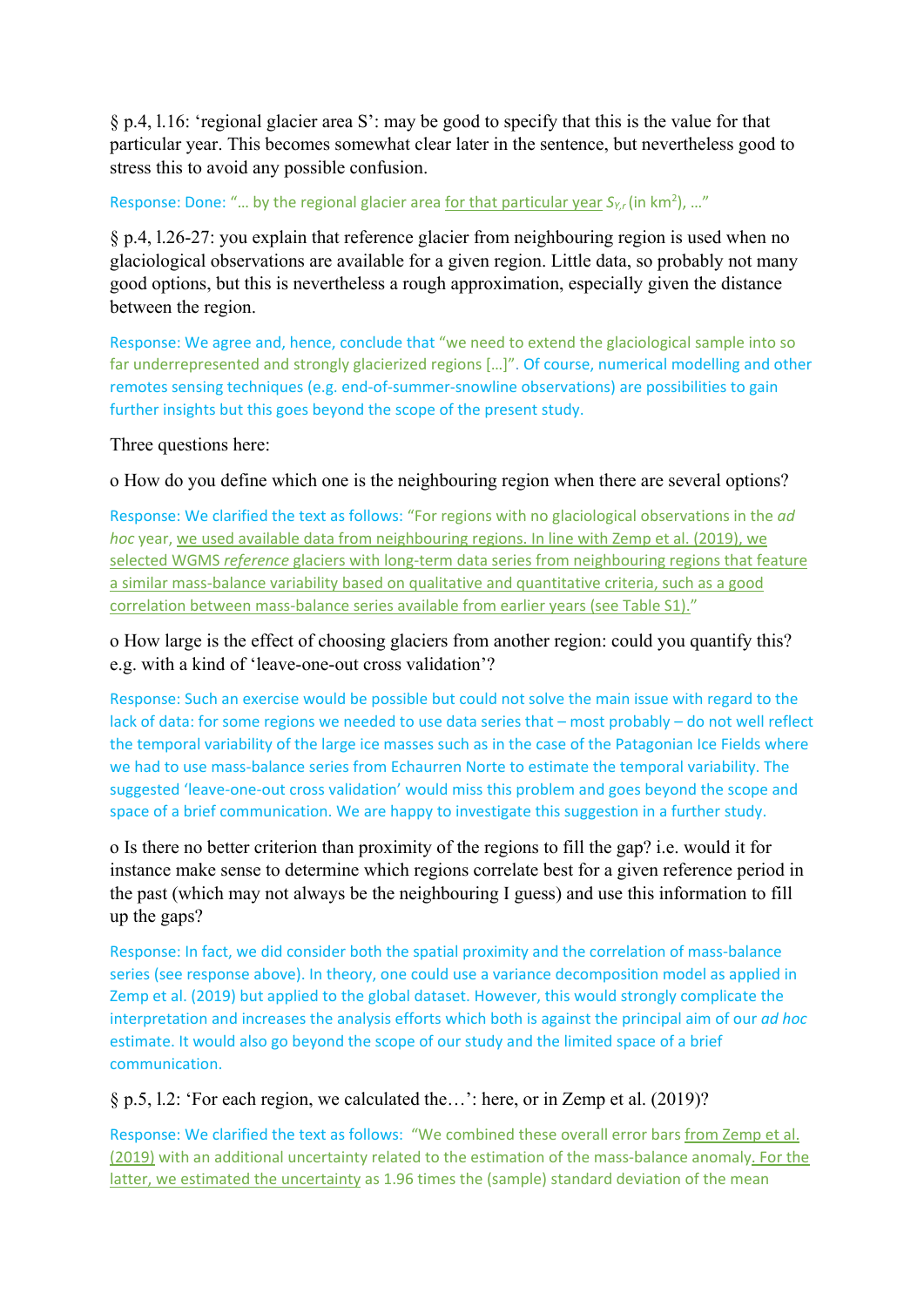centred glaciological balance for each region over the calibration period from 2006/07 to 2015/16 (cf. Eq. 3), which corresponds to a 95% confidence interval."

§ p.5, l.2-3: '1.96 time the (sample) standard…': why 1.96?

Response: We clarified the text (see above): ", which corresponds to a 95% confidence interval."

## **Results and discussion**

§ Global average specific mass change of -0.5 and -1.0 m w.e. yr-1 for 2016/17 and 2017/18 respectively. Uncertainty on these values? Same relative uncertainty as for the global mass change in Gt yr-1 and the sea-level contribution?

Response: We added the uncertainties in the text. They feature the same relative difference between the two years with a larger uncertainty in 2016/17 (in spite of the larger glaciological sample) due to the exclusion of Antarctica (which brings in a large error bar). This issue became obsolete with the new data release including glaciological observations for both 2016/17 and 2017/18.

# § p.5, l.18-25:

o Only little data available for 2017/18. Is well explained why that is, but a pity that is a somewhat incomplete dataset. Would be nice if this could be updated when finalising this manuscript, with the latest data included. Numbers will be used (potentially copied without context?) by other scientists and would therefore be good if these are (close to) the final numbers (i.e. with more glaciers).

Response: We updated the paper and used a new version of the glaciological dataset, recalculated the *ad hoc* estimates, and updated all Tables and Figures.

o It is interesting to see how the method works with different sample sizes, but from the setup used so far it is difficult to estimate what the influence is on the regional mass balances, the global sea level contribution and its uncertainty. Would be very useful if some experiments would be performed to quantify this: e.g. taking only 20-40-60-80- .glaciers and to see where is it crucial to have data: i.e. which regions influence the final numbers the most and where it is problematic (large increase in uncertainty) when data lacks?

Response: In fact, we do show the effect of a reduced sample size at the example of the 40 WGMS *reference* glaciers (see Figs. 2 and S2). A more detailed analysis (20‐40‐60‐80% subsamples) at regional level is not really feasible in view of the overall sample size (i.e., on average only five glaciers per region, when excluding CEU) and goes beyond the scope of the paper and the space of a brief communication.

§ p.5., l.11 & l.21: uncertainty on the global mass change is substantially lower for 2017/18 (138 Gt yr-1) compared to 2016/17 (249 Gt yr-1). Why is this? Would intuitively expect the opposite, given the limited number of glaciers considered in 2017/18 (70) vs. 2016/17 (150). This comment is related to previous suggestions to quantify the effect of glacier sample size and the effect of the location/region on the uncertainty.

Response: The larger uncertainty in 2016/17 (in spite of the larger glaciological sample) is due to the exclusion of Antarctica (which brings in a large error bar). This issue became obsolete with the new data release including glaciological observations for both 2016/17 and 2017/18.

§ p.5, l.21: mass loss of 512 Gt yr-1: would reformulate to mass change of -512 Gt yr-1 to be consistent with formulation for 2016/17 and avoid any confusion. My first reaction when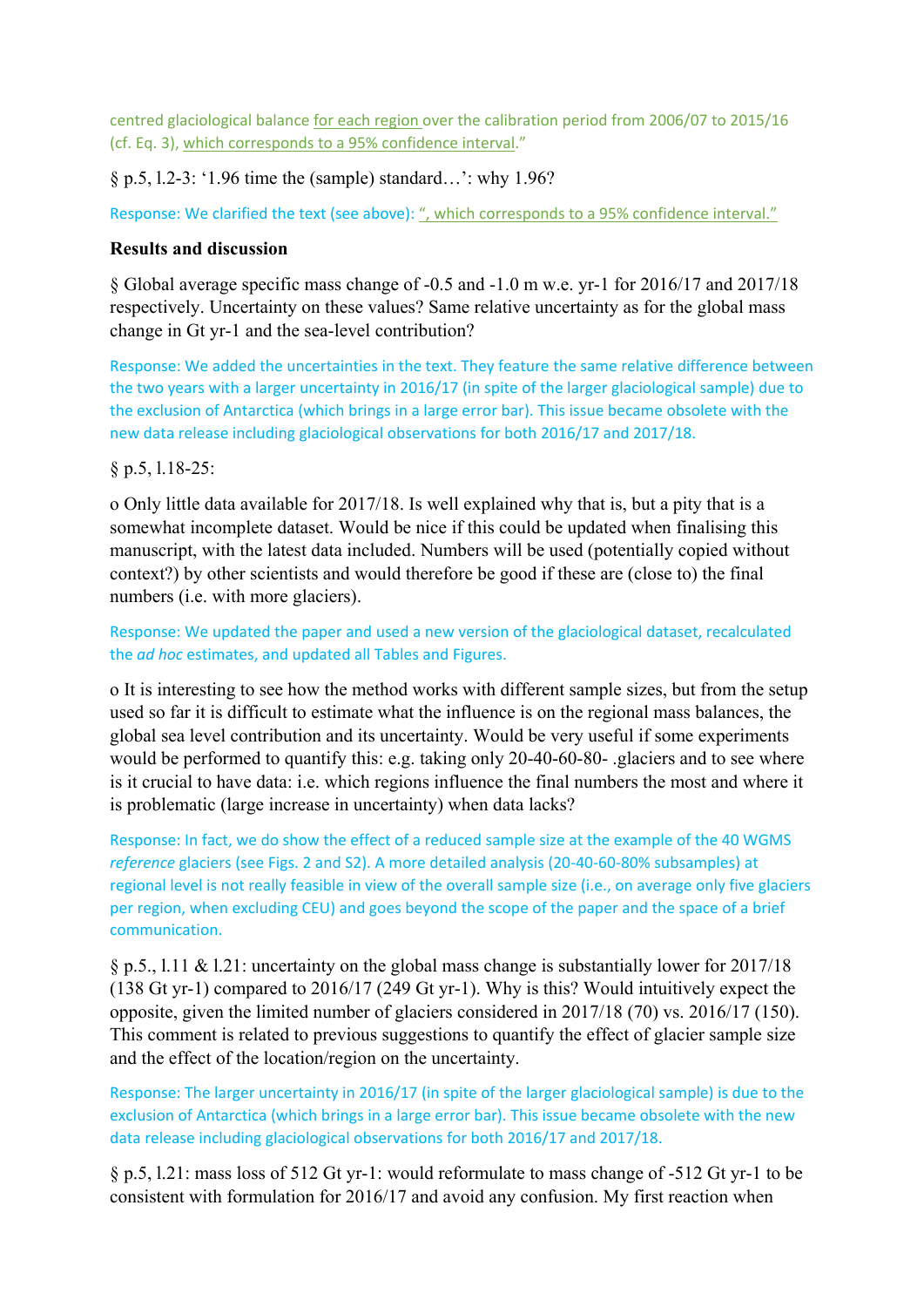reading this was: 'oh, a positive mass balance?' and then I re-read it and saw that here you refer to a loss vs. a mass change.

Response: Done.

§ p.5, l.25: '…contributor**s**.'

Response: Done.

§ p.6, l.9: 'again relative good agreements again in the…' (omit one of the two again's)

Response: Done.

§ p.6, l.14-15: 'in years with small data samples and strong anomalies it remains arguable which of the two approaches better represents...': would it be feasible to quantify this? Would be interesting addition.

Response: In the discussion (Section 3.2), we state that "[…], the variance decomposition model as used by Zemp et al. (2019) tends to reduce the variance for statistically small samples since it only extracts the common year-to-year variability found in all glaciological time series of a region. The variability (at each glacier) that is not found at other locations is assigned to the residual (i.e. unexplained variance). Therefore, our ad hoc estimate is generally well suited to assess the global value of the more representative reference data. However, in years with small data samples and strong anomalies it remains arguable which of the two approaches better represents the true global glacier mass changes."

Hence, we think that the variance decomposition model has the tendency to reduce the variance too much in years with small samples and extreme mass changes. A quantification would be possible through detailed regional analysis and comparisons to independent datasets. However, this remains to be addressed in future studies.

§ p.6, l.28: at the end of this paragraph: would expect that you explain what the consequence of this statement is: e.g. "This does imply that…"

Response: We added the following sentence: "This implies that our approach allows for a regional selection of reference datasets and, hence, can be used in future consensus estimates of global glacier mass changes."

§ p.7, l.7: 'regional biases range between -0.6 and +0.5 m w.e. yr-1': this is quite large, in the order of the signal almost, no?

Response: Yes. We clarified the text as follows: "At regional level, the bias ranges between –0.6 and  $+0.5$  m w.e.  $yr^{-1}$ . This confirms that the glaciological observations are well suited to cover the temporal variability but not necessarily the absolute value of regional glacier mass changes. At global level, the bias averaged out for the area‐weighted mean. However, this is rather fortuitous and can change with the use of a different reference dataset (e.g., Gardner et al., 2013; Wouters et al., 2019)."

§ p.7, l.5-16: ok, interesting! But what if you work with a method more sophisticated than taking values from neighbouring regions? (see earlier comment on this)

Response: See response to comments related to § p.4, l.26‐27 (above).

**Conclusion**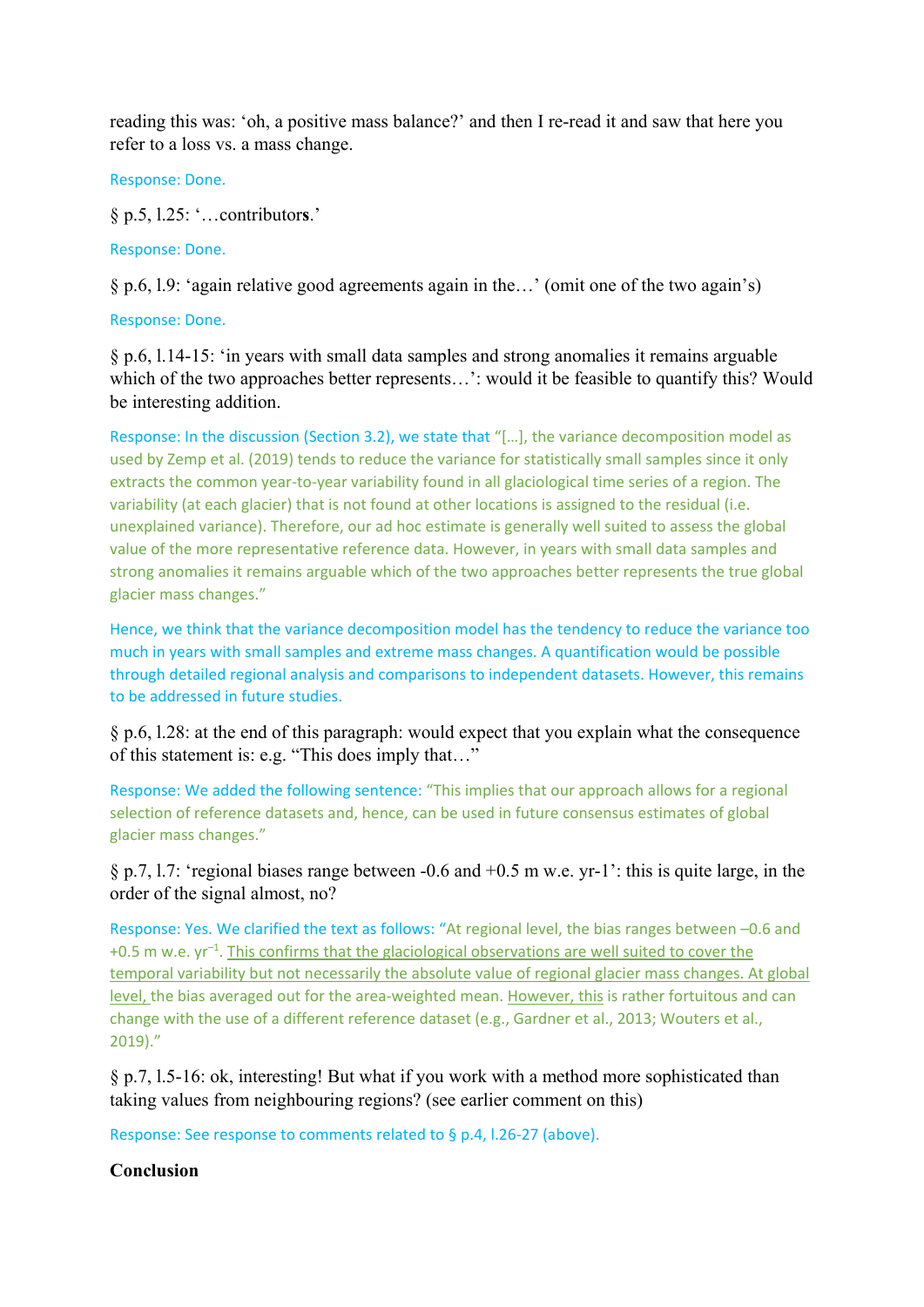§ Explains nicely why this work is important and why we need such updates. When you present contributions to sea level (p.7, l.23-24), could you compare these numbers to the contribution from the ice sheets and thermal expansion? (for these 2016/17 and 2017/18 specifically, and if not available, with the numbers from the last years/decade) Would be good to stress, once again, the important sea-level contribution from glaciers, which ice sheet modellers quite often tend to forget/underestimate.

Response: Done: "... and resulted in annual global glacier contributions to sea-level rise exceeding 1 mm SLE per year, which corresponds to more than a quarter of the observed sea-level rise (cf. IPCC, 2019)."

§ p.7, l.25-28: importance of glaciological sample is stressed. Fully agree and think that this study nicely supports this statement. It would however also be justified to put this a bit in perspective and explain that in the future we will be able to rely more and more on remote sensing observations. These observations will become available at higher resolution, with smaller uncertainties and biases, and most importantly: at a high temporal resolution (with sub-annual update). As such, they could therefore be used in addition to glaciological measurements (still a long way to go for replacing them…), making us less dependent on direct field measurements.

Response: In‐situ measurements will always be needed for process understanding as well as for calibration and validation of remote sensing data and numerical modelling studies (e.g. snow/firn density). We fully agree on the large potential of remote sensing data for absolute volume change estimates over entire mountain ranges. However, density conversion issues will limit the possibility of deriving annual or seasonal mass change variability from geodetic surveys (including altimetry sensors such as ICESat-2).

In the conclusions, we strengthened the statement about the remote sensing data: "and we need to tap the full potential of space‐borne surveys to further improve the spatio‐temporal coverage and resolution of the reference dataset."

#### REVIEWER #2

This is a nice, simple, and clear paper…

#### Response: We thank the reviewer for the positive evaluation and the constructive feedback.

…, but I am not convinced about the uncertainty budget (p5 line1-5). This needs to be fixed or argued better. You are assuming that there is a very simple relationship between βavg and B. Basically a line with slope of 1 and an intercept that you estimate. I would like to see supplementary scatterplots of βavg vs B, with that line you estimate. One plot per region, with one point for every calibration year. You could also add the two ad-hoc estimates with error bars. This would be valuable because it instinctively gives you an idea if the slope=1 is a reasonable assumption, how large the scatter is, and give you an idea if you trust the ad-hoc estimates.

Response: We addressed this feedback by (i) adding a section (2.4) and figure (Fig. S1a‐e) summarizing the basic assumptions of our approach, (ii) clarifying the section about the uncertainty estimates, (iii) adjusting and better explaining Eq. 4, and (iv) adding additional scatterplots (Fig. S2as) and corresponding results (Table S2) to compare our approach (slope = 1) with version where the slope is derived from the linear regression between specific mass changes of the reference data and centred glaciological mass balances over the reference period from 2006/07 to 2015/16.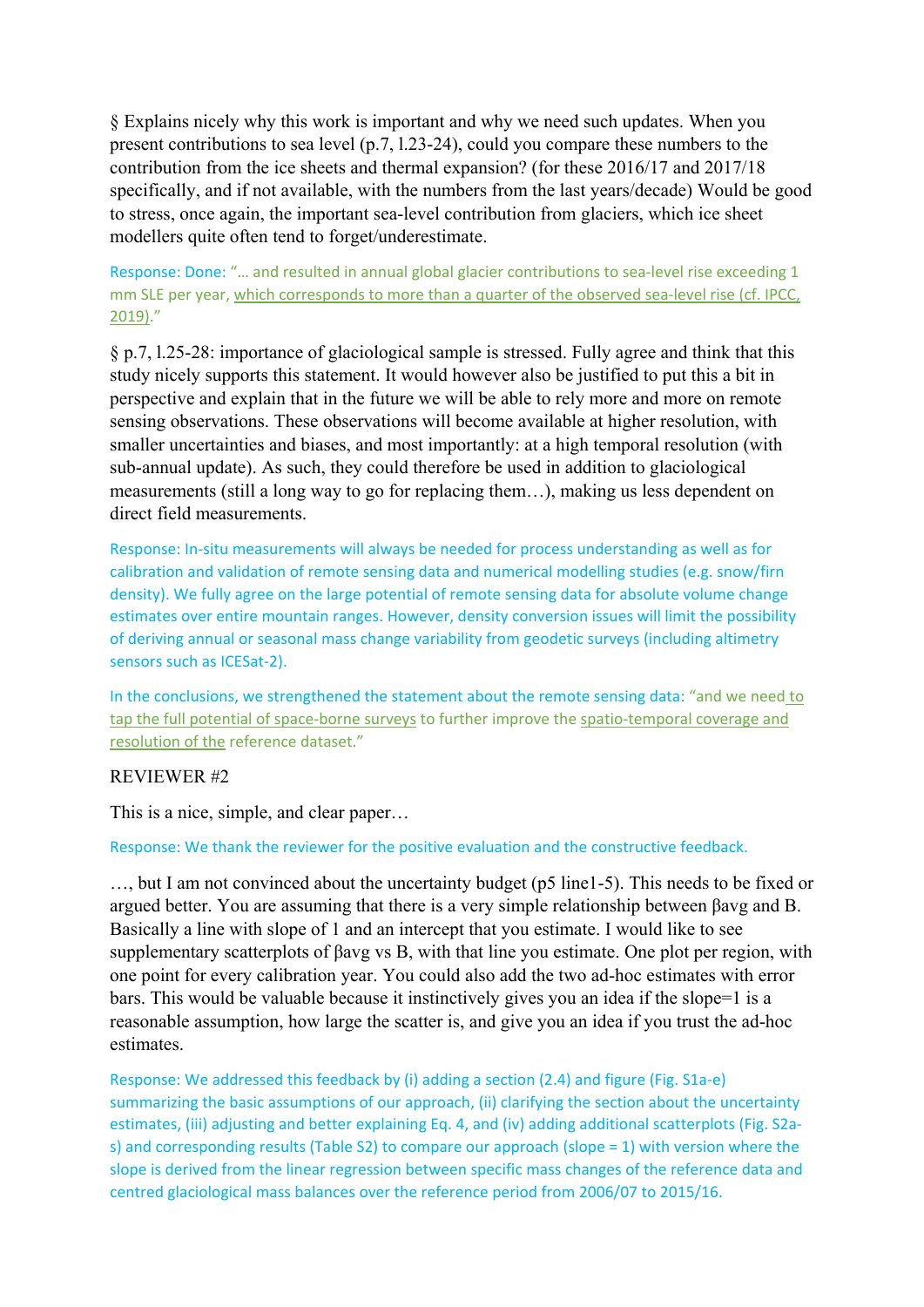(i) Section 2.4 explaining our basic assumptions: "A change in climatic factors is reflected in a corresponding change of the (regional climatic) Equilibrium Line Altitude (ELA, cf. Cogley et al., 2011) which shifts the vertical mass-balance profile (Fig. S1a–c). Due to different hypsometries, the glaciers of a region can react with a large range of specific mass balances to such a change (Fig. S1d; Kuhn et al. 1985). At the same time, these glaciers are expected to feature common mass-balance anomalies (Fig. S1d; Vincent et al. 2017), i.e., positive or negative deviations for a decrease or increase of the ELA, respectively. Building on these basic assumptions, we calculated the annual *ad hoc* estimate for regional mass changes (Fig. S1e) and corresponding sea‐level equivalents for a given *ad hoc* year of observations Y (e.g. 2017/18) in the following five steps."

(ii) Page 5, lines 1ff, clarifying uncertainty estimates: "We combined these overall error bars from Zemp et al. (2019) with an additional uncertainty related to the estimation of the mass–balance anomaly. For the latter, we estimated the uncertainty as 1.96 times the (sample) standard deviation of the mean centred glaciological balance for each region over the calibration period from 2006/07 to 2015/16 (cf. Eq. 3), which corresponds to 95% confidence intervals. In cases with only one glacier in the glaciological sample (resulting in a standard deviation of zero), we set the uncertainty to 100% of the anomaly. The two errors related to the reference dataset and to the mass–balance anomaly were combined according to the law of random error propagation."

(iii): Adjusted and better explained Equation 4:

$$
B_{\text{adhoc},Y,r} = m \cdot \bar{\beta}_{Y,r} + \bar{B}_{\text{ref},2007-2016,r} \tag{4}
$$

"Basically, this corresponds to a linear regression model with slope *m* and y-intercept  $\bar{B}_{ref}$  (Fig. S2). We set *m* = 1 in order to make the *ad hoc* estimation applicable to reference data without annual resolution (cf. Fig. S3, Table S2)."

(iv): See revised paper for additional adding additional scatterplots (Fig. S2a‐s) and corresponding results (Table S2).

Paper structure, abstract, and conclusion: good.

#### Response: Thanks.

Minor comments:

The equations are so simple that they are almost unnecessary. I would rather have an illustrative visualization explaining the method (one of the scatter plots).

Response: We agree that the equations are simple but prefer keeping them for the reason of clarity and traceability.

p1 line 16: Why not the estimates to the abstract.

Response: We added the values and error bars to the abstract.

p3 line 30: Here you essentially assume that the arithmetic average of all the  $\beta$ 's is representative of the glaciers throughout the region. However, I imagine that β will correlate with e.g. glacier size, and that the sample is not representative in terms of size (and other characteristics). I don't expect this to introduce a major bias, but the possibility should probably be considered when estimating the errors. I propose that you explicitly mention the assumptions at this point.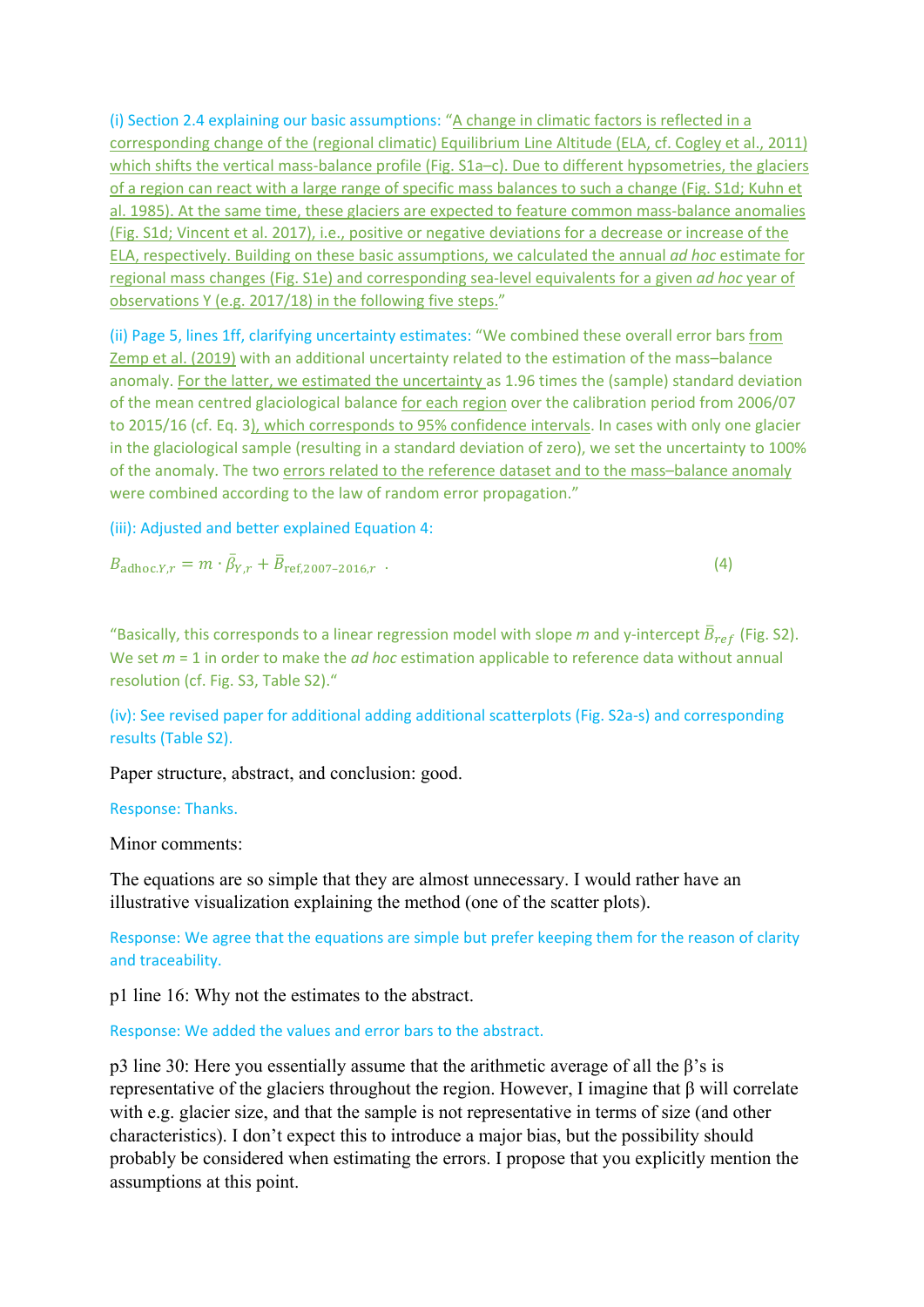Response: In contrast to the regional mass change (in Gt), we do not expect the regional anomaly of the specific mass balance (in m w.e.) to be dependent on glacier size. In order to avoid misunderstanding and to improve the clarity of paper, we introduce a short section summarizing the basic assumptions of our approach in section 2.4 (see above, response to Reviewer 1 on p. 4, l. 1, Eq. 3).

equation 2 and 3 (and...): It is good to be clear, but many of these equations are perhaps a bit over-verbose. These two eqns. basically just define what a mean value is.

Response: We simplified Eq. 2 but decided to keep Eq. 3 for clearly showing the difference between βY,g and βavgY,r .

p4 line 10: Is it a stable glacier sample? What do you mean by stable?

Response: We clarified the text: "stable glacier sample (i.e., observations available from the same glaciers in all years), …". For several regions, the glacier sample is not stable, which means that for some (or all) glaciers with observations in the *ad hoc* year, there are missing data for some (or all) years of the reference period. This problem increases when moving the reference period back in time. In fact, this issue with variable glacier samples is why we use the anomaly approach for our *ad hoc* estimation: using a simple bias correction (Eq. 5) for an *ad hoc* estimation would be much more sensitive to changes in the glacier sample since it uses absolute mass-balance values instead of anomalies (see above, new paragraph in section 2.4 on basic assumptions).

p4 lines 15-20 and equation 6: I assume that the 1/1000 is a unit conversion. Please remove this. The method is independent of units and we trust you to do the conversions correctly when you report the results.

Response: Yes, this is a unit conversion. We removed it in the Eq. 6 together with the corresponding unit in the text.

p4 equation 7: Please remove the 10ˆ6 unit-conversion multiplier.

Response: Yes, this is a unit conversion. We removed it in the Eq. 7 together with the corresponding unit in the text.

p4 line 25: This is on the other hand important to specify.

Response: Agreed and not changed.

p4 line 27: There is only one region with n.a. in table 1 — Please specify which region at this point.

Response: No, there are several regions without glaciological observations as indicated in Table S1. (In contrast, Table 1 of the original manuscripts refers to the available *ad hoc* estimates – with one region (i.e. ANT) without result. In the revised version, Table 1 has data for all regions.)

p5 line 1-5: This method seems rather arbitrary. Is it really mathematically justified? E.g. this method has no consideration of how representative the sample is. Consider also the case where the sample is complete (has the entire population). In this case you this error term should be zero (right?). What would your current 1.96x std method give?

Response: We clarified the text: "For the latter [mass–balance anomaly], we estimated the uncertainty as 1.96 times the (sample) standard deviation of the mean centred glaciological balance for each region over the calibration period from 2006/07 to 2015/16 (cf. Eq. 3), which corresponds to 95% confidence intervals." Note that this error term provides a measure of the variability of the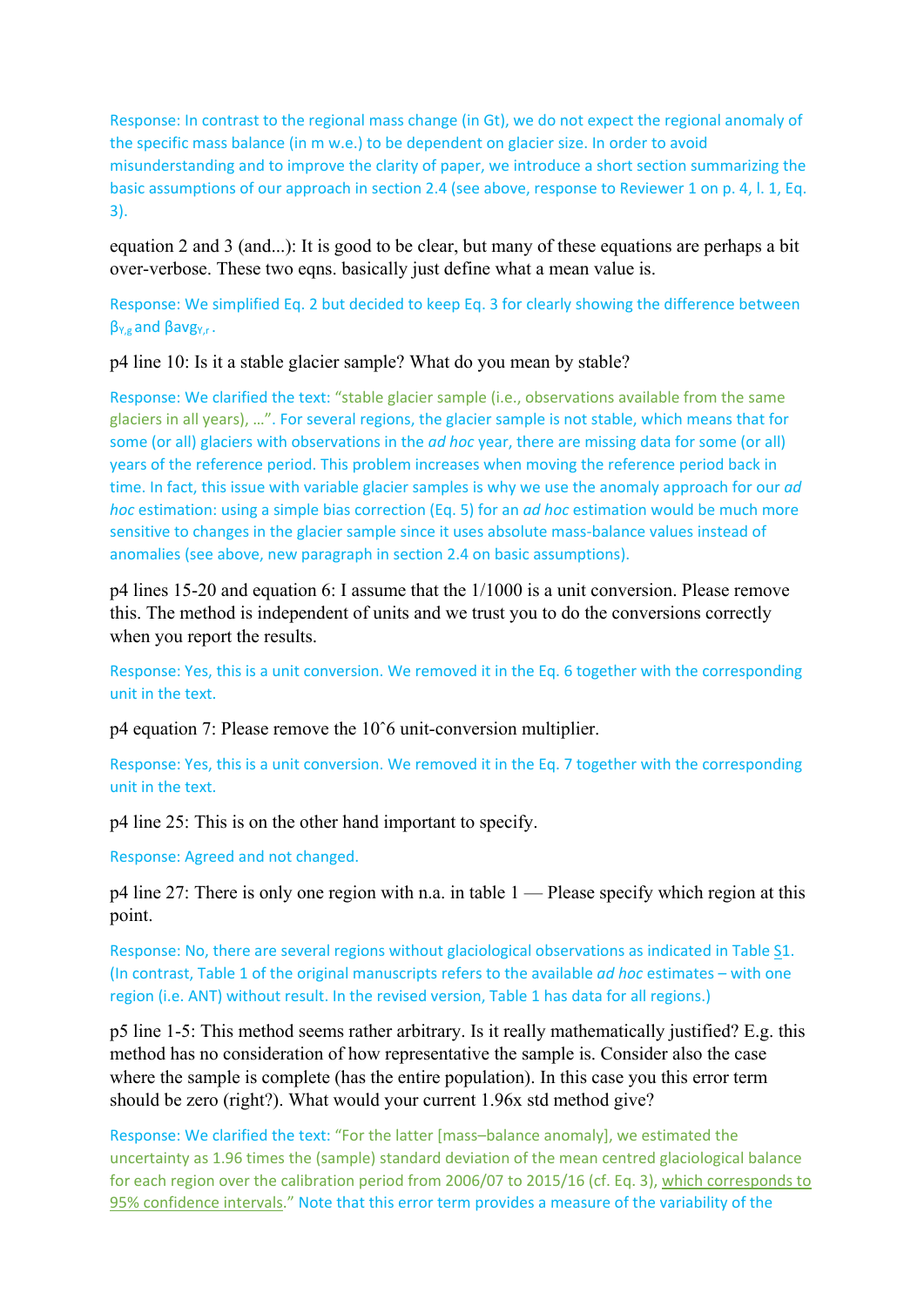mass‐balance anomaly in a region. It becomes zero in the ideal case of our basic assumption (see response above) that all glaciers in a region react with a common anomaly to a climatic change. In our data sample, we will not have a perfectly common anomaly for all glaciers and, hence, do not expect the corresponding variability to become zero (even not for the full population). The combination of different (independent) error sources according to the law of random error propagation is mathematically well justified.

Would it not be better to estimate the uncertainty from the residuals. e.g. using a jack-knife approach. You could withhold the data for one of the years in the 2007-2016 and see how well your method can predict the with held data. That would give you 10 residuals for each region. From these you can estimate both an RMS error and a mean bias. It would even work if your sample has only a single glacier.

Response: In fact we do a similar test (using the years before the reference periods) and show that the  $r^2$  decreases from 0.65 for the full sample to 0.38 for the reduced sample size (cf. Fig. S4). Using jack-knife estimates would be possible but would come with the major shortcoming that the approach would be restricted to reference datasets with annual time resolutions (e.g. Zemp et al. 2019) but not for others currently just providing decadal change rates (Bolch et al. 2013, Gardner et al. 2013, Wouters et al. 2019; cf. Fig. S3).

p7 line 13-14: I would add "... using this method." to this sentence. Maybe another statistical treatment than your proposed method would have better performance.

Response: Done: "This low performance suggests that – for the present approach – the WGMS reference glacier sample alone is too small and represents too few regions for an *ad hoc* estimation of global glacier contributions to sea‐level rise."

equation 6: Does it have any practical effect to allow for changing area rather than just using a constant? It would make it even easier to get ad-hoc estimates, if you did not need new estimates of S.

Response: It makes sense to account for glacier area changes since the differences in time (and area) between the survey year of the RGI and the *ad hoc* year can be substantial. As such, the glacier inventory of New Zealand in RGI 6.0 dates from the 1970s. Most other regions have survey years from 10 to 20 years back in time with relative area change rates of up to 1% per year.

p3 line 27: Is the sentence starting with "Over the calibration period ..." necessary? Isnt it clear it must be so, given the definition?

Response: Removed.

p2 line 4: "))"

Response: Deleted.

p1 line 27: "AR 5"->"AR5"

Response: Corrected.

p6 line 9: There is a limit to how far you can extrapolate the empirical calibration. The proposed scatterplots would help diagnosing the problem.

Response: We agree and clarified the text as follows: "Here, the calibration period was set to the last decade of available reference data as these years best reflect the current mass‐change conditions and provide the largest glaciological sample size."